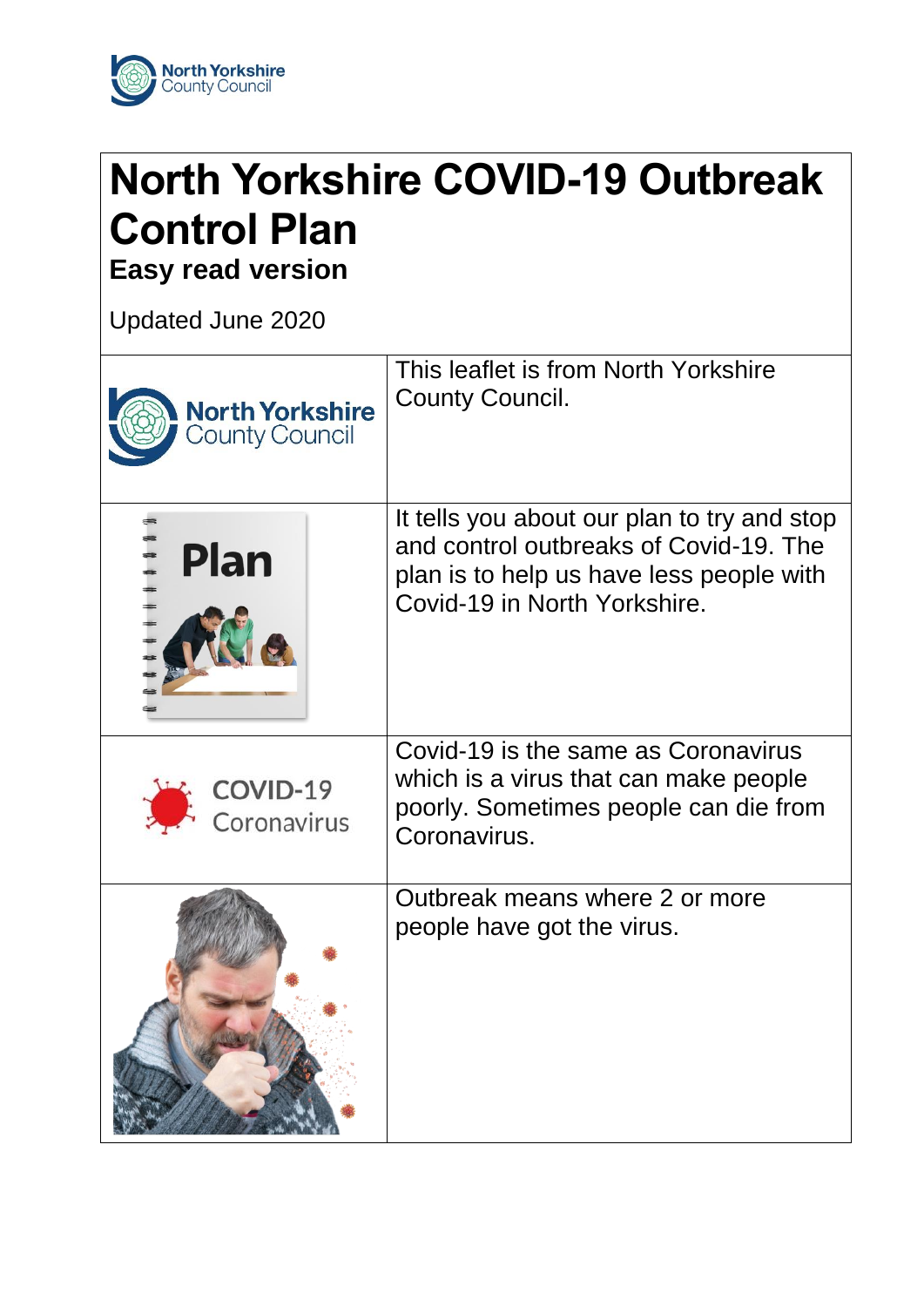

| <b>STAY SAFE</b><br><b>IN NORTH YORKSHIRE</b><br><b>Test and Trace.</b> | We will be telling people about the NHS<br>Test and Trace service and how to<br>contact them if they have Coronavirus<br>symptoms. |
|-------------------------------------------------------------------------|------------------------------------------------------------------------------------------------------------------------------------|
|                                                                         | Symptoms of Coronavirus are a cough<br>that doesn't go away, not being able to<br>taste or smell or having a high<br>temperature.  |
| <b>Seconds</b>                                                          | We will be telling people about how<br>important it is to wash your hands and<br>stay safe.                                        |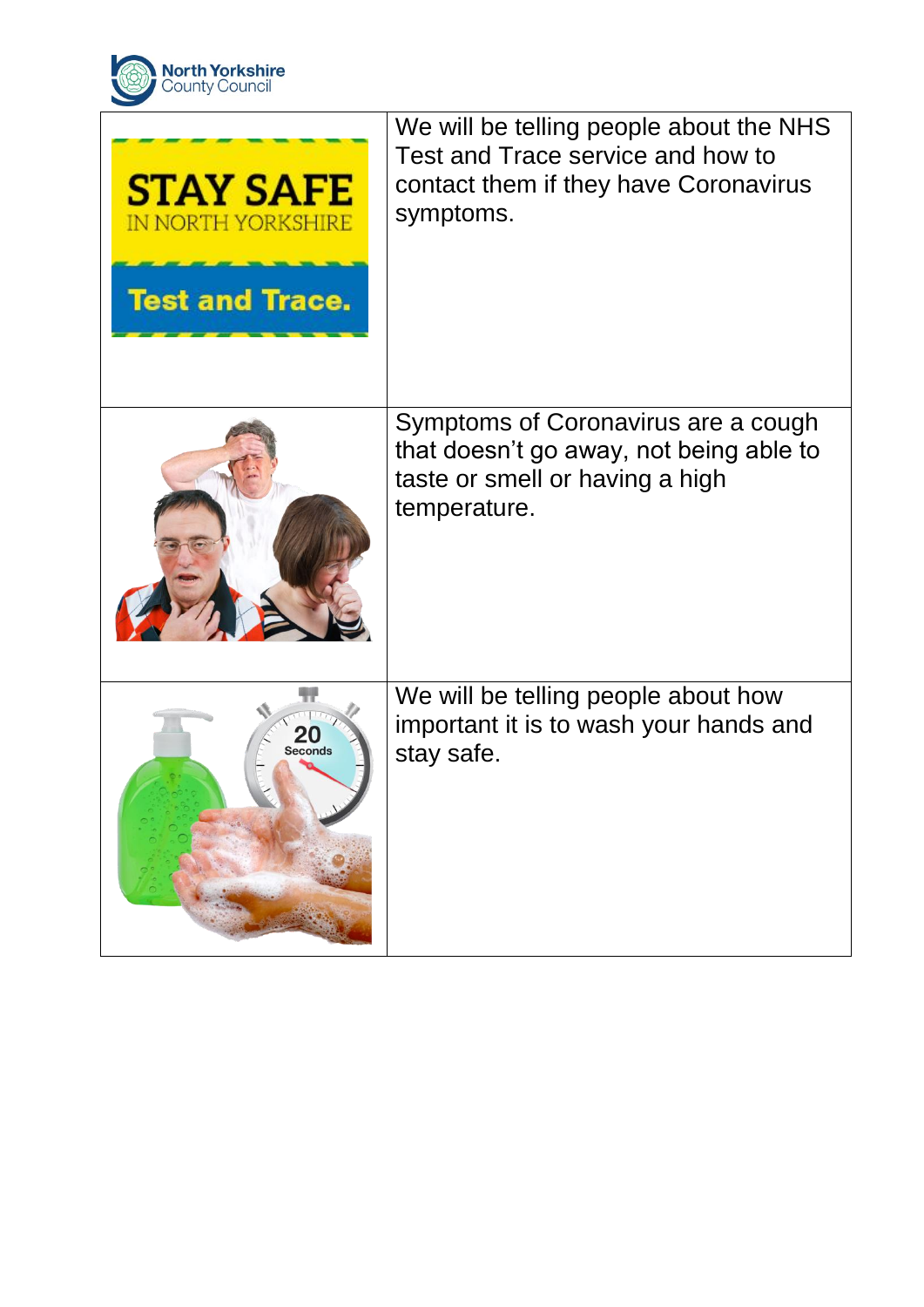

|  | We will be helping to organise testing.<br>This can include testing where people<br>work, test sites in local areas or a test<br>being sent to somebody's home. |
|--|-----------------------------------------------------------------------------------------------------------------------------------------------------------------|
|  | We will plan what to do if there is an<br>outbreak in a care home, workplace or<br>school.                                                                      |
|  | We will look at where there are local<br>outbreaks and we will try and stop more<br>happening in that area.                                                     |
|  | We will help people who need to self-<br>isolate because they have symptoms of<br>Coronavirus.                                                                  |
|  | Self-isolate means not leaving your<br>home for 14 days.                                                                                                        |